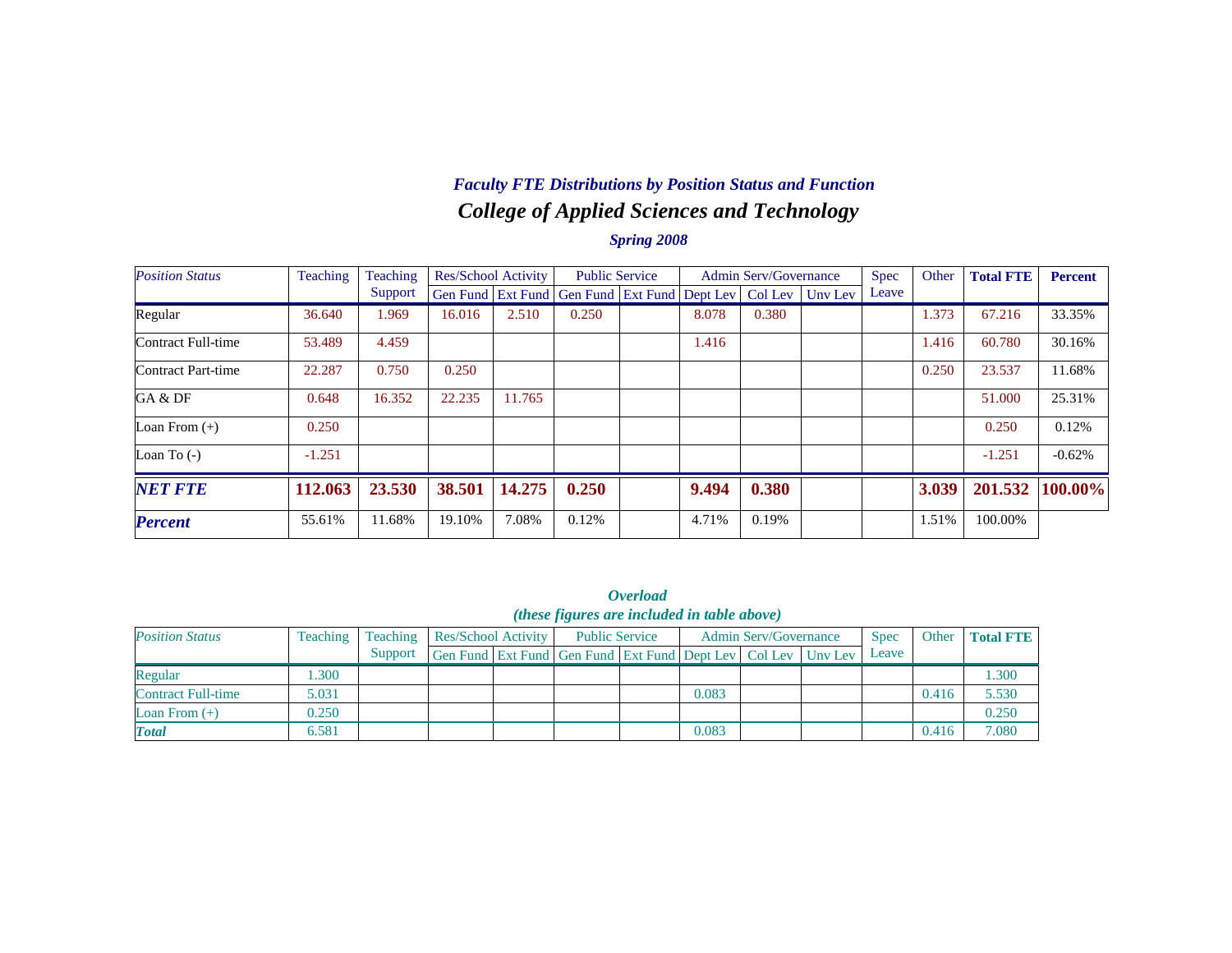## *College of Architecture and Planning Faculty FTE Distributions by Position Status and Function*

| <b>Position Status</b> | Teaching | Teaching | Res/School Activity |       | <b>Public Service</b>                                |       |       | <b>Admin Serv/Governance</b> |         | Spec  | Other | <b>Total FTE</b> | <b>Percent</b> |
|------------------------|----------|----------|---------------------|-------|------------------------------------------------------|-------|-------|------------------------------|---------|-------|-------|------------------|----------------|
|                        |          | Support  |                     |       | Gen Fund   Ext Fund   Gen Fund   Ext Fund   Dept Lev |       |       | Col Lev                      | Uny Lev | Leave |       |                  |                |
| Regular                | 24.748   | 0.625    | 4.375               |       | 0.250                                                |       | 3.500 | 2.250                        | 1.000   | 3.250 |       | 39.998           | 50.85%         |
| Contract Full-time     | 8.000    | 0.500    | 0.500               |       |                                                      |       |       | 0.500                        | 0.000   |       |       | 9.500            | 12.08%         |
| Contract Part-time     | 4.084    | 0.083    | 0.250               | 0.250 |                                                      |       | 0.500 |                              | 1.000   |       |       | 6.167            | 7.84%          |
| GA & DF                | 0.500    | 6.625    | 2.875               | 3.250 |                                                      | 2.000 | 2.500 | 3.250                        | 000.1   |       |       | 22,000           | 27.97%         |
| Loan From $(+)$        | 1.497    |          |                     |       |                                                      |       |       |                              |         |       |       | 1.497            | 1.90%          |
| Loan To $(-)$          | $-0.497$ |          |                     |       |                                                      |       |       |                              |         |       |       | $-0.497$         | $-0.63%$       |
| <b>NET FTE</b>         | 38.332   | 7.833    | 8.000               | 3.500 | 0.250                                                | 2.000 | 6.500 | 6.000                        | 3.000   | 3.250 |       | 78.665           | 100.00%        |
| <b>Percent</b>         | 48.73%   | 9.96%    | 10.17%              | 4.45% | 0.32%                                                | 2.54% | 8.26% | 7.63%                        | 3.81%   | 4.13% |       | 100.00%          |                |

|                           |                 |         |                                     | ( <i>these figures are included in table above</i> )         | <i><b>Overload</b></i> |                              |             |                   |
|---------------------------|-----------------|---------|-------------------------------------|--------------------------------------------------------------|------------------------|------------------------------|-------------|-------------------|
| <b>Position Status</b>    | <b>Teaching</b> |         | <b>Teaching Res/School Activity</b> | <b>Public Service</b>                                        |                        | <b>Admin Serv/Governance</b> | <b>Spec</b> | Other   Total FTE |
|                           |                 | Support |                                     | Gen Fund Ext Fund Gen Fund Ext Fund Dept Lev Col Lev Unv Lev |                        |                              | Leave       |                   |
| Regular                   | .251            |         |                                     |                                                              |                        |                              |             | 1.251             |
| <b>Contract Full-time</b> | 0.500           |         |                                     |                                                              |                        |                              |             | 0.500             |
| <b>Total</b>              | l.751           |         |                                     |                                                              |                        |                              |             | 1.751             |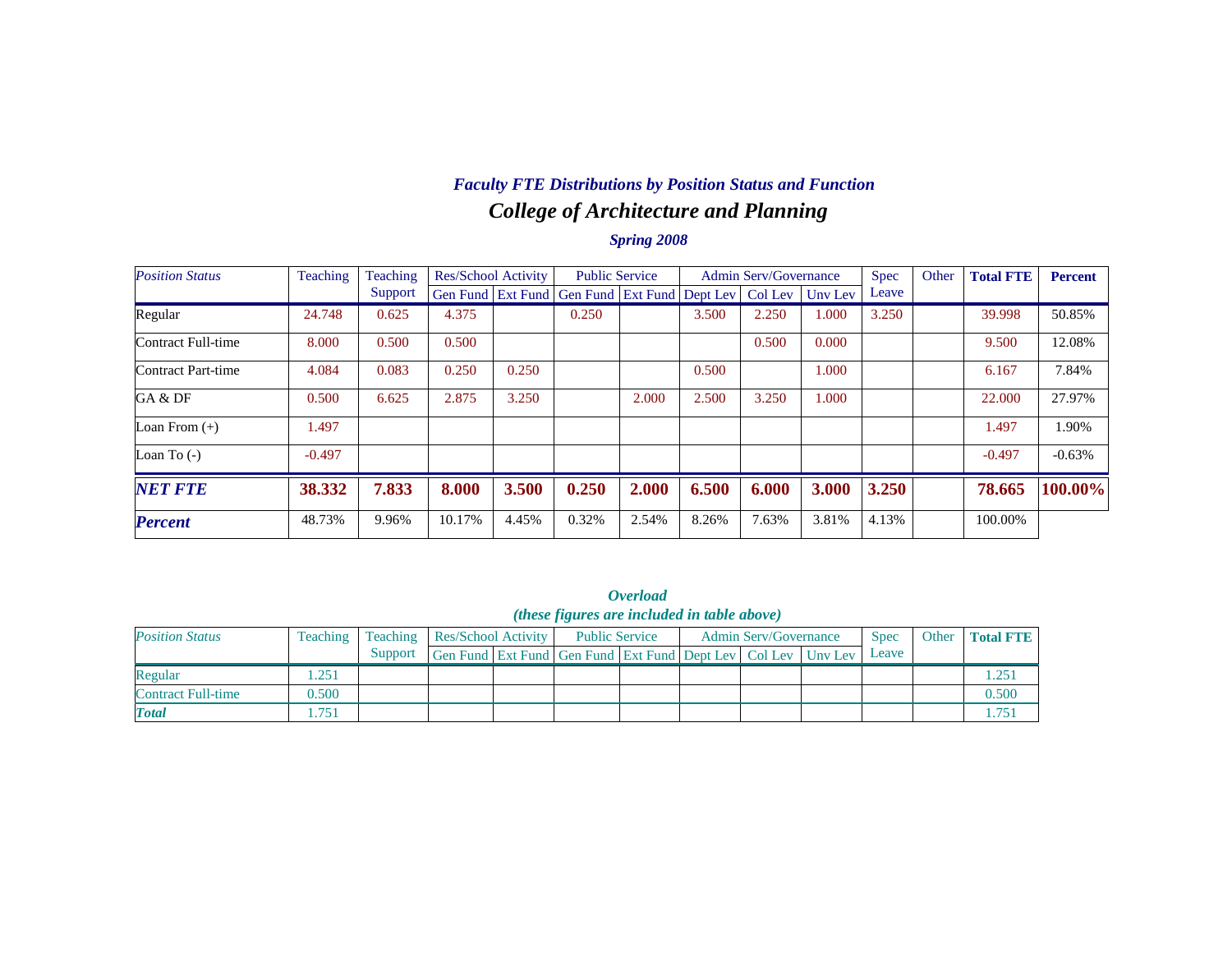# *College of Business Faculty FTE Distributions by Position Status and Function*

| <b>Position Status</b> | Teaching | Teaching | Res/School Activity |       | <b>Public Service</b>                                |       | <b>Admin Serv/Governance</b> |         | Spec     | Other | <b>Total FTE</b> | <b>Percent</b> |
|------------------------|----------|----------|---------------------|-------|------------------------------------------------------|-------|------------------------------|---------|----------|-------|------------------|----------------|
|                        |          | Support  |                     |       | Gen Fund   Ext Fund   Gen Fund   Ext Fund   Dept Lev |       | Col Lev                      | Unv Lev | Leave    |       |                  |                |
| Regular                | 49.750   | .496     | 16.147              | 0.107 |                                                      | 2.250 | 0.500                        | 0.500   | 0.000    | 1.500 | 72.250           | 67.71%         |
| Contract Full-time     | 8.750    |          |                     |       |                                                      |       |                              |         |          |       | 8.750            | 8.20%          |
| Contract Part-time     | 10.500   |          |                     | 0.250 |                                                      |       |                              |         |          |       | 10.750           | 10.07%         |
| GA & DF                | 0.000    | 14.500   |                     |       |                                                      |       |                              |         |          |       | 14.500           | 13.59%         |
| Loan From $(+)$        | 0.700    |          |                     |       |                                                      |       |                              |         |          |       | 0.700            | 0.66%          |
| Loan To $(-)$          | $-0.250$ |          |                     |       |                                                      |       |                              |         |          |       | $-0.250$         | $-0.23%$       |
| <b>NET FTE</b>         | 69.450   | 15.996   | 16.147              | 0.357 |                                                      | 2.250 | 0.500                        | 0.500   | 0.000    | 1.500 | 106.700          | 100.00%        |
| <b>Percent</b>         | 65.09%   | 14.99%   | 15.13%              | 0.33% |                                                      | 2.11% | 0.47%                        | 0.47%   | $0.00\%$ | 1.41% | 100.00%          |                |

|                           | <i><b>Overload</b></i><br>( <i>these figures are included in table above</i> ) |          |                                                                          |  |  |                       |  |  |                              |             |       |                  |  |  |
|---------------------------|--------------------------------------------------------------------------------|----------|--------------------------------------------------------------------------|--|--|-----------------------|--|--|------------------------------|-------------|-------|------------------|--|--|
| <b>Position Status</b>    | <b>Teaching</b>                                                                | Teaching | Res/School Activity                                                      |  |  | <b>Public Service</b> |  |  | <b>Admin Serv/Governance</b> | <b>Spec</b> | Other | <b>Total FTE</b> |  |  |
|                           |                                                                                | Support  | Gen Fund   Ext Fund   Gen Fund   Ext Fund   Dept Lev   Col Lev   Unv Lev |  |  |                       |  |  |                              | Leave       |       |                  |  |  |
| Regular                   |                                                                                |          |                                                                          |  |  |                       |  |  | 0.500                        |             |       | 0.500            |  |  |
| <b>Contract Full-time</b> | 1.750                                                                          |          |                                                                          |  |  |                       |  |  |                              |             |       | 1.750            |  |  |
| <b>Total</b>              | 1.750                                                                          |          |                                                                          |  |  |                       |  |  | 0.500                        |             |       | 2.250            |  |  |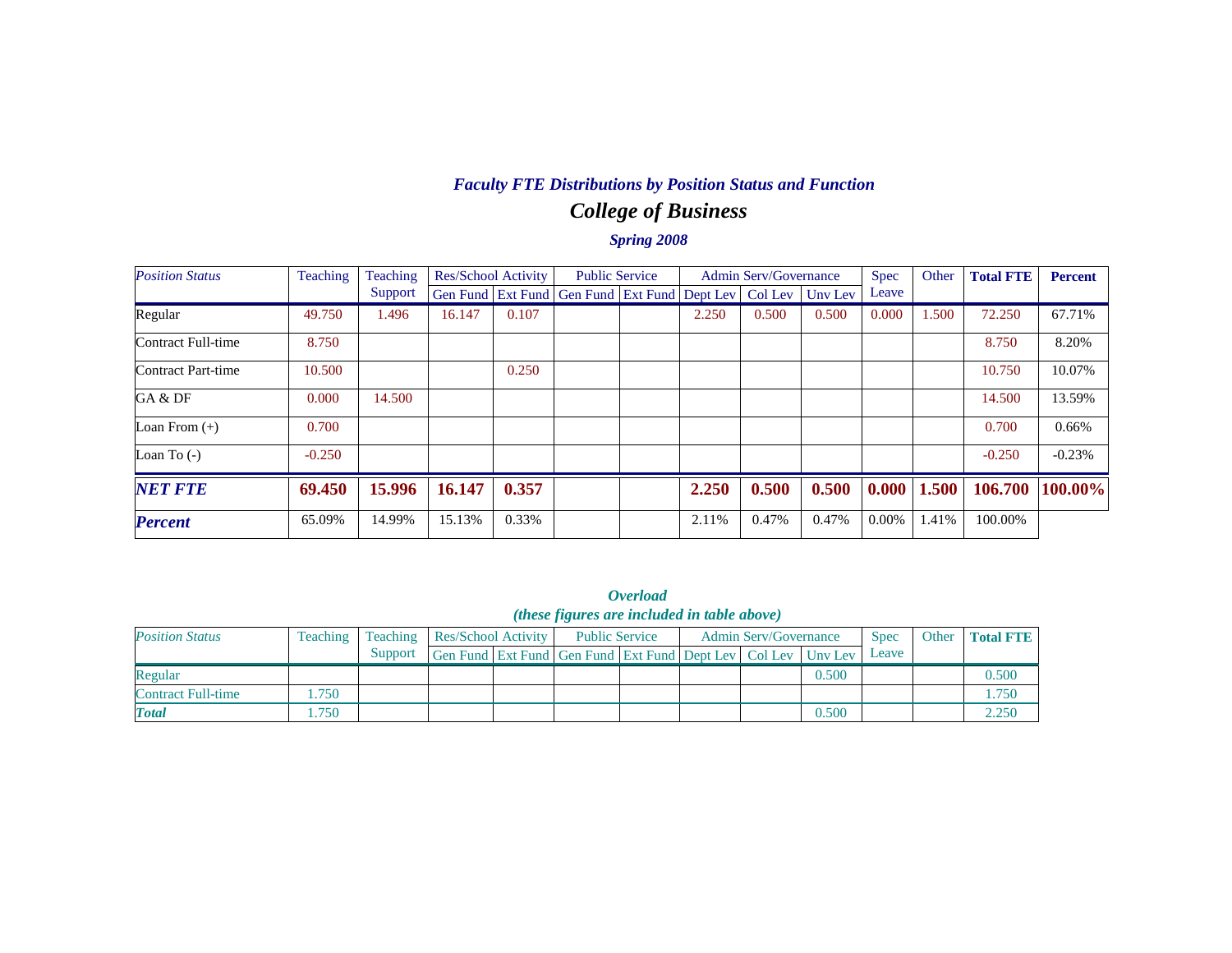# *College of Comm, Info & Media Faculty FTE Distributions by Position Status and Function*

| <b>Position Status</b> | Teaching | Teaching | Res/School Activity |       | <b>Public Service</b>                        |       | <b>Admin Serv/Governance</b> |         | Spec  | Other | <b>Total FTE</b> | <b>Percent</b> |
|------------------------|----------|----------|---------------------|-------|----------------------------------------------|-------|------------------------------|---------|-------|-------|------------------|----------------|
|                        |          | Support  |                     |       | Gen Fund Ext Fund Gen Fund Ext Fund Dept Lev |       | Col Lev                      | Uny Lev | Leave |       |                  |                |
| Regular                | 25.567   | 3.575    | 10.202              | 2.000 |                                              | 2.256 | 0.100                        | 0.100   |       | 0.700 | 44.500           | 38.53%         |
| Contract Full-time     | 23.831   | 2.042    | 0.250               |       |                                              | 0.750 | 0.250                        |         |       | 0.750 | 27.873           | 24.14%         |
| Contract Part-time     | 9.833    | 0.250    |                     |       | 0.250                                        |       |                              |         |       |       | 10.333           | 8.95%          |
| GA & DF                | 12.007   | 15.329   | 2.498               | 2.000 |                                              |       |                              |         |       | 0.166 | 32.000           | 27.71%         |
| Loan From $(+)$        | 2.024    |          |                     |       |                                              |       |                              |         |       |       | 2.024            | 1.75%          |
| Loan To $(-)$          | $-1.250$ |          |                     |       |                                              |       |                              |         |       |       | $-1.250$         | $-1.08%$       |
| <b>NET FTE</b>         | 72.012   | 21.196   | 12.950              | 4.000 | 0.250                                        | 3.006 | 0.350                        | 0.100   |       | 1.616 | 115.480          | 100.00%        |
| <b>Percent</b>         | 62.36%   | 18.35%   | 11.21%              | 3.46% | 0.22%                                        | 2.60% | 0.30%                        | 0.09%   |       | 1.40% | 100.00%          |                |

|                                | <i><b>Overload</b></i>                             |               |
|--------------------------------|----------------------------------------------------|---------------|
|                                | <i>(these figures are included in table above)</i> |               |
| $-10 - 1 = -1 - 1 = 1 + 1 = 1$ | $D = 1112 \times 100$                              | $A = 1100101$ |

| <b>Position Status</b> | Teaching |         | Teaching   Res/School Activity                               | <b>Public Service</b> |  | <b>Admin Serv/Governance</b> | <b>Spec</b> | Other | <b>Total FTE</b> |
|------------------------|----------|---------|--------------------------------------------------------------|-----------------------|--|------------------------------|-------------|-------|------------------|
|                        |          | Support | Gen Fund Ext Fund Gen Fund Ext Fund Dept Lev Col Lev Unv Lev |                       |  |                              | Leave       |       |                  |
| Regular                | 0.500    |         |                                                              |                       |  |                              |             |       | 0.500            |
| Contract Full-time     | .873     |         |                                                              |                       |  |                              |             |       | 1.873            |
| <b>Total</b>           | 2.373    |         |                                                              |                       |  |                              |             |       | 2.373            |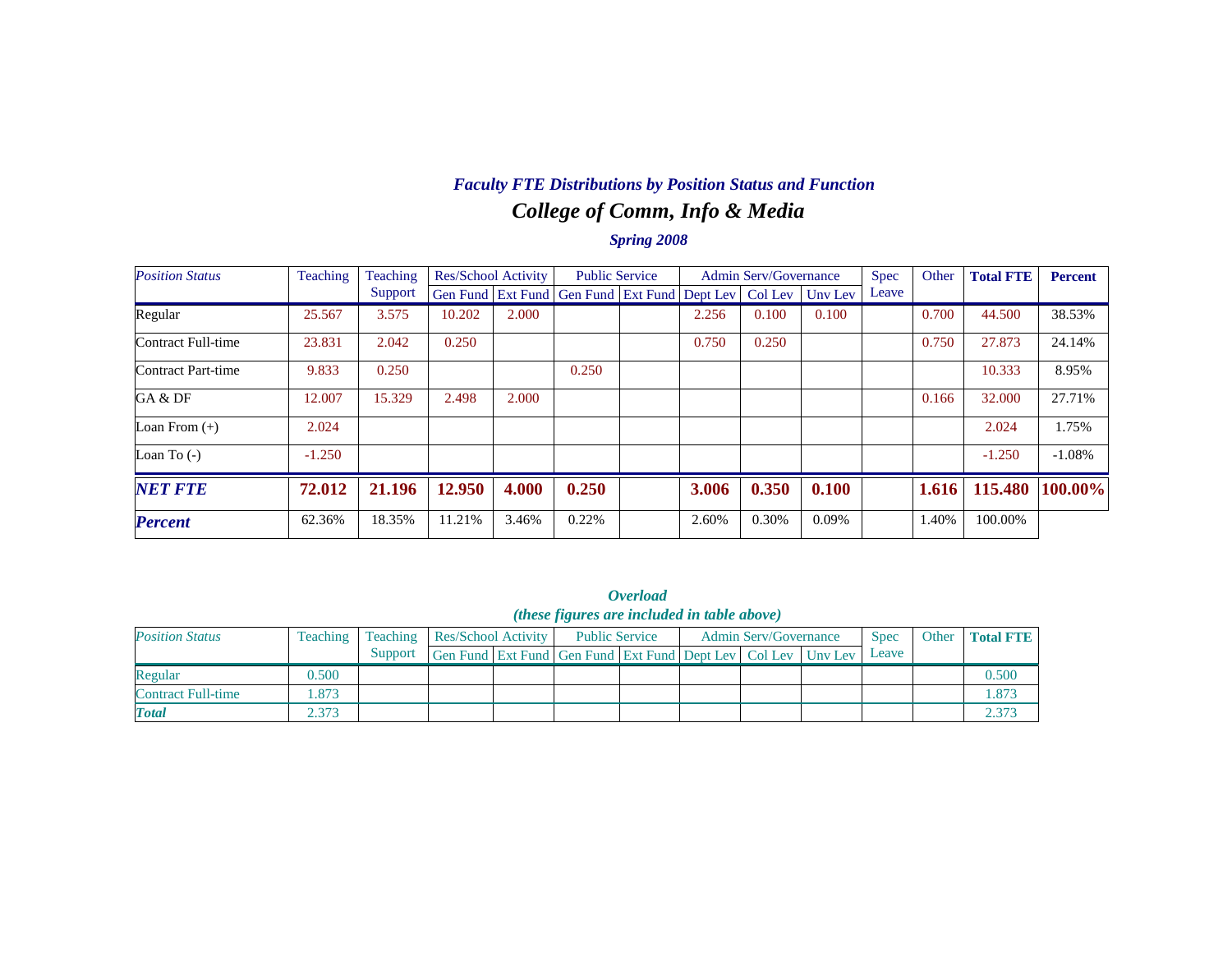## *College of Fine Arts Faculty FTE Distributions by Position Status and Function*

| <b>Position Status</b> | Teaching | Teaching | Res/School Activity |       | <b>Public Service</b>                                |       |       | <b>Admin Serv/Governance</b> |         | <b>Spec</b> | Other | <b>Total FTE</b> | <b>Percent</b> |
|------------------------|----------|----------|---------------------|-------|------------------------------------------------------|-------|-------|------------------------------|---------|-------------|-------|------------------|----------------|
|                        |          | Support  |                     |       | Gen Fund   Ext Fund   Gen Fund   Ext Fund   Dept Lev |       |       | Col Lev                      | Uny Lev | Leave       |       |                  |                |
| Regular                | 64.566   | 6.730    | 5.247               | 1.540 |                                                      | 0.750 | 6.667 | 0.000                        | 0.000   | 2.000       | 1.167 | 88.667           | 59.49%         |
| Contract Full-time     | 15.918   | 1.334    |                     | 0.500 |                                                      |       | 0.500 |                              | 0.000   |             |       | 18.252           | 12.25%         |
| Contract Part-time     | 15.421   | 0.417    |                     |       |                                                      |       |       |                              |         |             |       | 15.838           | 10.63%         |
| GA & DF                | 5.689    | 18.061   | 2.250               | 2.000 |                                                      |       |       |                              |         |             |       | 28,000           | 18.79%         |
| Loan To $(-)$          | $-1.707$ |          |                     |       |                                                      |       |       |                              |         |             |       | $-1.707$         | $-1.15%$       |
| <b>NET FTE</b>         | 99.887   | 26.542   | 7.497               | 4.040 |                                                      | 0.750 | 7.167 | 0.000                        | 0.000   | 2.000       | 1.167 | 149.050          | 100.00%        |
| <b>Percent</b>         | 67.02%   | 17.81%   | 5.03%               | 2.71% |                                                      | 0.50% | 4.81% | $0.00\%$                     | 0.00%   | 1.34%       | 0.78% | 100.00%          |                |

|                                                    | <i><b>Overload</b></i> |  |  |
|----------------------------------------------------|------------------------|--|--|
| <i>(these figures are included in table above)</i> |                        |  |  |

| <b>Position Status</b>    | Teaching |         | Teaching   Res/School Activity                                   | <b>Public Service</b> |  | <b>Admin Serv/Governance</b> | <b>Spec</b> | Other | <b>Total FTE</b> |
|---------------------------|----------|---------|------------------------------------------------------------------|-----------------------|--|------------------------------|-------------|-------|------------------|
|                           |          | Support | Gen Fund Ext Fund Gen Fund Ext Fund Dept Lev   Col Lev   Unv Lev |                       |  |                              | Leave       |       |                  |
| Regular                   | .833     |         |                                                                  |                       |  |                              |             | 0.084 | .917             |
| <b>Contract Full-time</b> | 0.252    |         |                                                                  |                       |  |                              |             |       | 0.252            |
| <b>Total</b>              | 2.085    |         |                                                                  |                       |  |                              |             | 0.084 | 2.169            |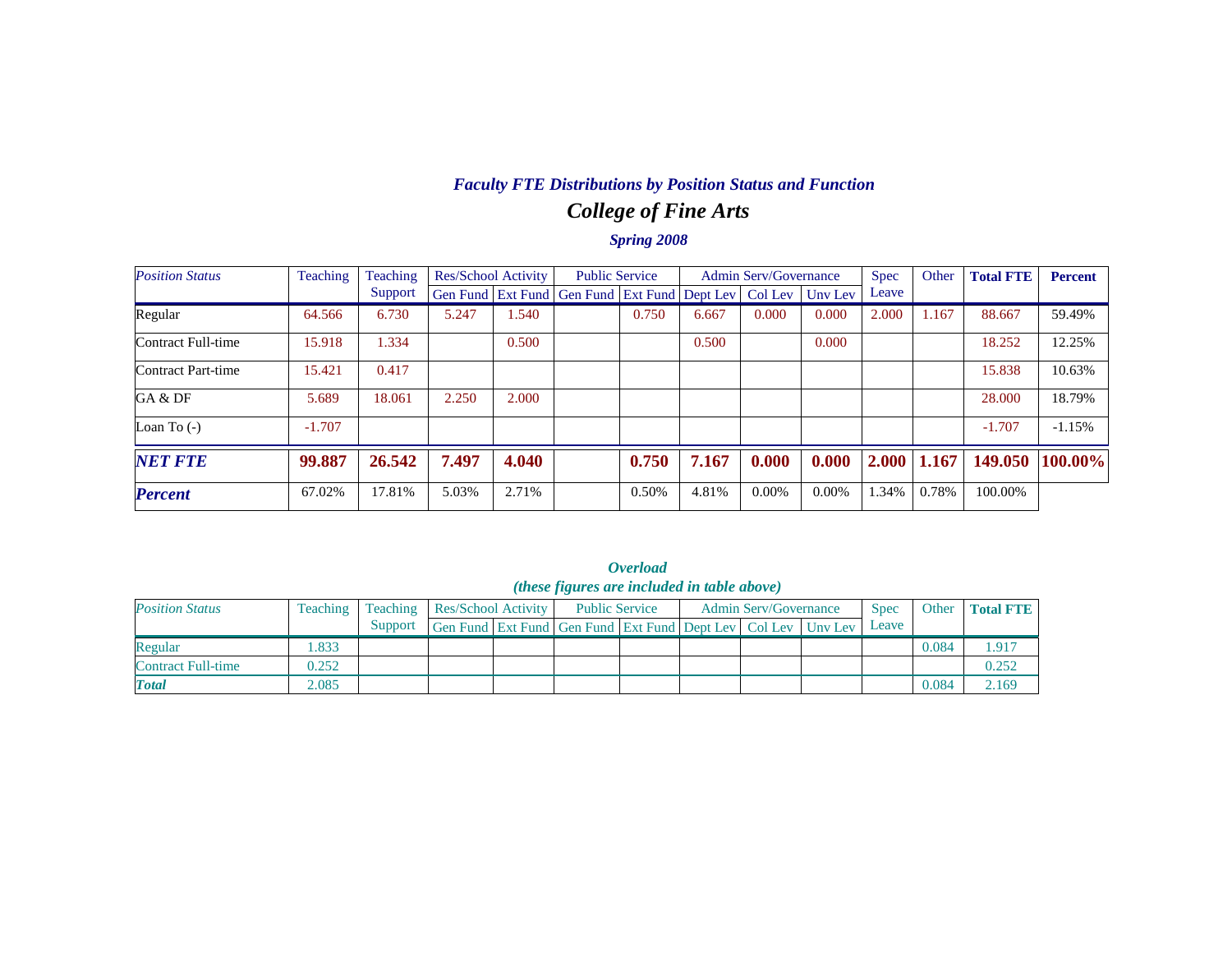## *College of Sciences and Humanities Faculty FTE Distributions by Position Status and Function*

| <b>Position Status</b> | Teaching<br>Teaching |         | <b>Res/School Activity</b> |        | <b>Public Service</b>      |  |        | <b>Admin Serv/Governance</b> |         | <b>Spec</b> | Other | <b>Total FTE</b> | <b>Percent</b> |
|------------------------|----------------------|---------|----------------------------|--------|----------------------------|--|--------|------------------------------|---------|-------------|-------|------------------|----------------|
|                        |                      | Support | Gen Fund Ext Fund          |        | Gen Fund Ext Fund Dept Lev |  |        | Col Lev                      | Unv Lev | Leave       |       |                  |                |
| Regular                | 164.212              | 0.375   | 56.970                     | 9.755  | 1.000                      |  | 20.587 | 1.076                        | 1.970   | 7.999       | 4.056 | 268,000          | 44.95%         |
| Contract Full-time     | 118.028              |         | 0.585                      | 1.250  |                            |  | 4.161  |                              | 0.997   |             | 0.440 | 125.461          | 21.04%         |
| Contract Part-time     | 92.594               | 0.333   |                            | 0.250  |                            |  | 1.250  |                              |         |             |       | 94.427           | 15.84%         |
| GA & DF                | 22.323               | 64.510  | 14.000                     | 6.667  | 0.250                      |  |        |                              |         |             |       | 107.750          | 18.07%         |
| Loan From $(+)$        | 2.265                |         |                            |        |                            |  |        |                              |         |             |       | 2.265            | 0.38%          |
| Loan To $(-)$          | $-1.714$             |         |                            |        |                            |  |        |                              |         |             |       | $-1.714$         | $-0.29%$       |
| <b>NET FTE</b>         | 397.708              | 65.218  | 71.555                     | 17.922 | 1.250                      |  | 25,998 | 1.076                        | 2.967   | 7.999       | 4.496 | 596.189          | 100.00%        |
| <b>Percent</b>         | 66.71%               | 10.94%  | 12.00%                     | 3.01%  | 0.21%                      |  | 4.36%  | 0.18%                        | 0.50%   | .34%        | 0.75% | 100.00%          |                |

| ( <i>these figures are included in table above</i> ) |          |          |                     |  |                                                              |  |       |                              |  |             |       |                  |
|------------------------------------------------------|----------|----------|---------------------|--|--------------------------------------------------------------|--|-------|------------------------------|--|-------------|-------|------------------|
| <b>Position Status</b>                               | Teaching | Teaching | Res/School Activity |  | <b>Public Service</b>                                        |  |       | <b>Admin Serv/Governance</b> |  | <b>Spec</b> | Other | <b>Total FTE</b> |
|                                                      |          | Support  |                     |  | Gen Fund Ext Fund Gen Fund Ext Fund Dept Lev Col Lev Unv Lev |  |       |                              |  | Leave       |       |                  |
| Regular                                              | 3.596    |          |                     |  |                                                              |  |       |                              |  |             | 0.250 | 3.846            |
| <b>Contract Full-time</b>                            | 10.130   |          |                     |  |                                                              |  | 0.250 |                              |  |             |       | 10.380           |
| Loan From $(+)$                                      | .000     |          |                     |  |                                                              |  |       |                              |  |             |       | 1.000            |
| <b>Total</b>                                         | 14.726   |          |                     |  |                                                              |  | 0.250 |                              |  |             | 0.250 | 15.226           |

*Overload*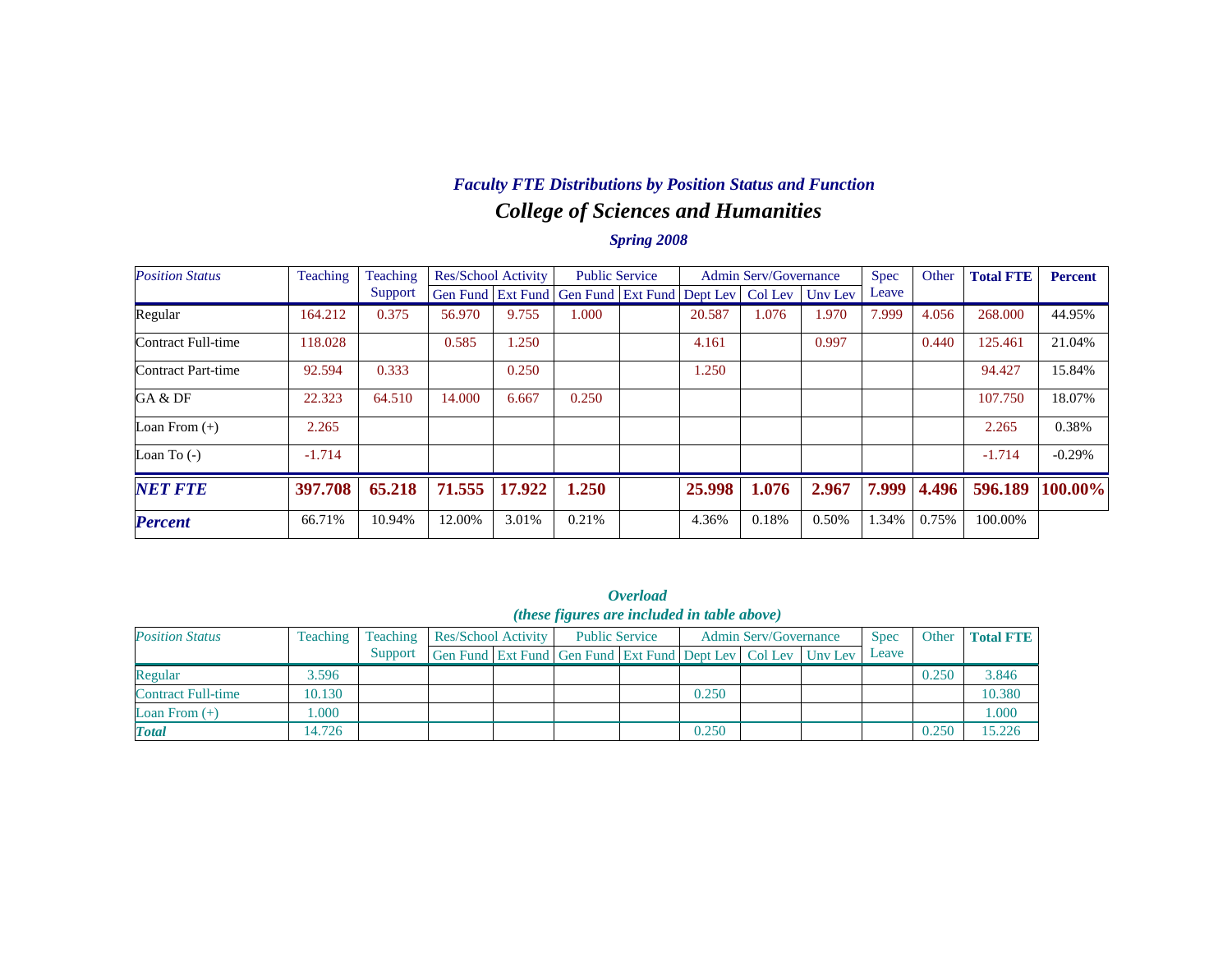#### *Teachers College Faculty FTE Distributions by Position Status and Function*

| <b>Position Status</b> | Teaching | Teaching |        | Res/School Activity |                                                      | <b>Public Service</b> |       | <b>Admin Serv/Governance</b> |         |       | Other    | <b>Total FTE</b> | <b>Percent</b> |
|------------------------|----------|----------|--------|---------------------|------------------------------------------------------|-----------------------|-------|------------------------------|---------|-------|----------|------------------|----------------|
|                        |          | Support  |        |                     | Gen Fund   Ext Fund   Gen Fund   Ext Fund   Dept Lev |                       |       | Col Lev                      | Uny Lev | Leave |          |                  |                |
| Regular                | 40.583   | 3.000    | 16.250 | 2.667               | 0.250                                                |                       | 6.583 | 1.750                        | 0.750   | 4.000 | 1.500    | 77.333           | 39.73%         |
| Contract Full-time     | 24.998   | 0.502    |        |                     |                                                      |                       | 2.000 | 0.250                        |         |       | 2.750    | 30.500           | 15.67%         |
| Contract Part-time     | 29.831   |          |        |                     |                                                      |                       |       |                              |         |       | 0.250    | 30.081           | 15.45%         |
| GA & DF                | 3.416    | 18.500   | 24.250 | 2.500               | 3.250                                                |                       | 1.084 |                              |         |       | 1.750    | 54.750           | 28.13%         |
| Loan From $(+)$        | 3.817    |          |        |                     |                                                      |                       |       |                              |         |       | 0.250    | 4.067            | 2.09%          |
| Loan To $(-)$          | $-1.818$ |          |        |                     |                                                      |                       |       |                              |         |       | $-0.250$ | $-2.068$         | $-1.06\%$      |
| <b>NET FTE</b>         | 100.827  | 22.002   | 40.500 | 5.167               | 3.500                                                |                       | 9.667 | 2.000                        | 0.750   | 4.000 | 6.250    | 194.663          | 100.00%        |
| <b>Percent</b>         | 51.80%   | 11.30%   | 20.81% | 2.65%               | 1.80%                                                |                       | 4.97% | 1.03%                        | 0.39%   | 2.05% | 3.21%    | 100.00%          |                |

|                           |                      |                                                      |  |                     |                                                                          | . <i>.</i>            |       |                              |  |       |       |                  |  |  |
|---------------------------|----------------------|------------------------------------------------------|--|---------------------|--------------------------------------------------------------------------|-----------------------|-------|------------------------------|--|-------|-------|------------------|--|--|
|                           |                      | ( <i>these figures are included in table above</i> ) |  |                     |                                                                          |                       |       |                              |  |       |       |                  |  |  |
| <b>Position Status</b>    | Teaching<br>Teaching |                                                      |  | Res/School Activity |                                                                          | <b>Public Service</b> |       | <b>Admin Serv/Governance</b> |  | Spec  | Other | <b>Total FTE</b> |  |  |
|                           |                      | Support                                              |  |                     | Gen Fund   Ext Fund   Gen Fund   Ext Fund   Dept Lev   Col Lev   Unv Lev |                       |       |                              |  | Leave |       |                  |  |  |
| Regular                   | .417                 | 0.083                                                |  |                     |                                                                          |                       | 0.250 |                              |  |       | 0.500 | 2.250            |  |  |
| <b>Contract Full-time</b> | .250                 |                                                      |  |                     |                                                                          |                       |       |                              |  |       |       | 1.250            |  |  |
| <b>Total</b>              | 2.667                | 0.083                                                |  |                     |                                                                          |                       | 0.250 |                              |  |       | 0.500 | 3.500            |  |  |

*Overload*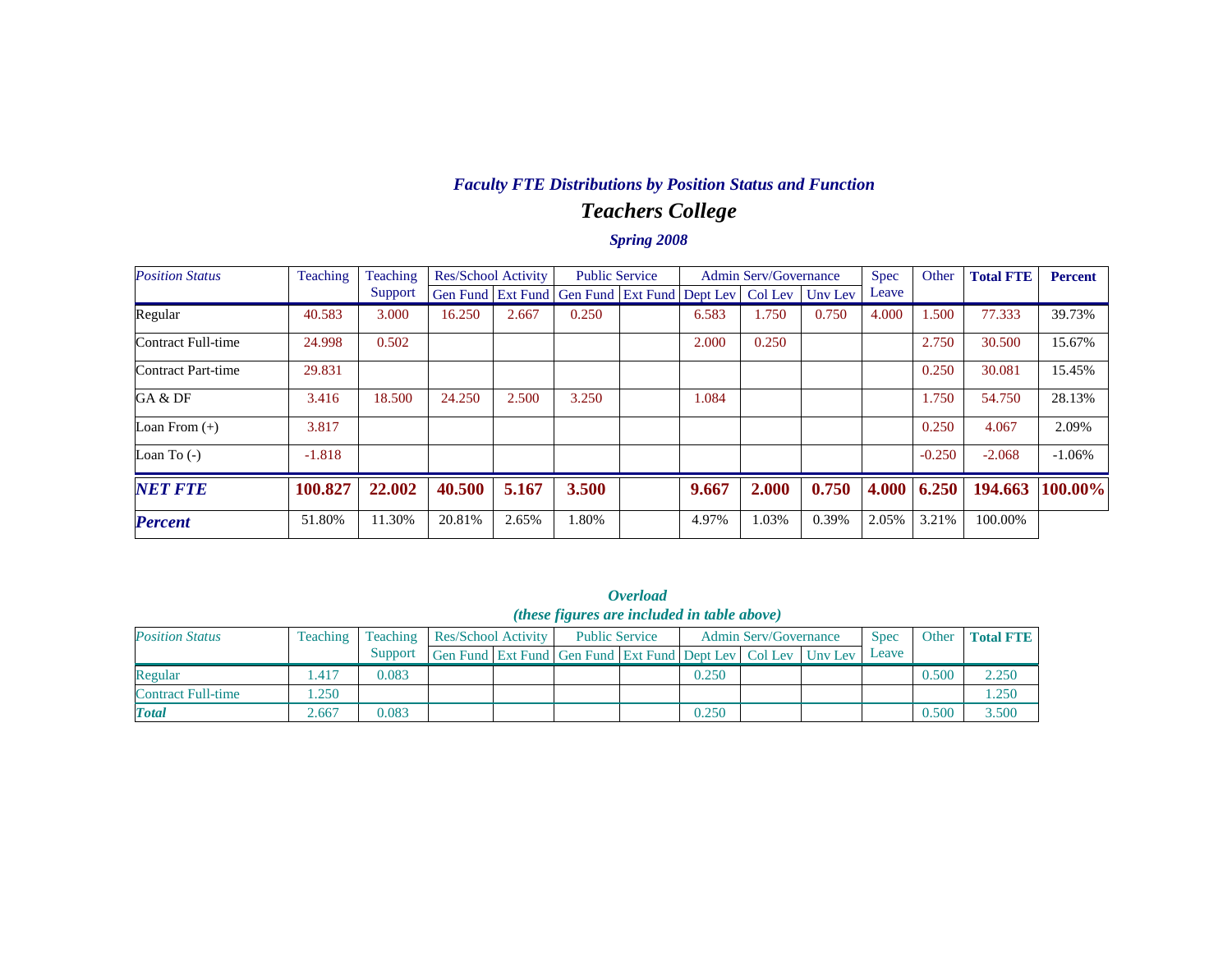#### *Faculty FTE Distributions by Position Status and Function*

| <b>Position Status</b> | <b>Teaching</b><br>Teaching |         | Res/School Activity |  | <b>Public Service</b>                                                    |  | <b>Admin Serv/Governance</b> |  |  | Spec  | Other | <b>Total FTE</b> | <b>Percent</b>                        |
|------------------------|-----------------------------|---------|---------------------|--|--------------------------------------------------------------------------|--|------------------------------|--|--|-------|-------|------------------|---------------------------------------|
|                        |                             | Support |                     |  | Gen Fund   Ext Fund   Gen Fund   Ext Fund   Dept Lev   Col Lev   Unv Lev |  |                              |  |  | Leave |       |                  |                                       |
| Regular                | 1.300                       |         |                     |  |                                                                          |  |                              |  |  |       |       | 1.300            | 129870.13<br>0/2                      |
| Contract Full-time     | 0.150                       |         |                     |  |                                                                          |  |                              |  |  |       |       | 0.150            | 14985.01%                             |
| Contract Part-time     | 0.466                       |         |                     |  |                                                                          |  |                              |  |  |       |       | 0.466            | 46553.45%                             |
| Loan From $(+)$        | 0.001                       |         |                     |  |                                                                          |  |                              |  |  |       |       | 0.001            | 99.90%                                |
| Loan To $(-)$          | $-1.916$                    |         |                     |  |                                                                          |  |                              |  |  |       |       | $-1.916$         | $\overline{\phantom{0}}$<br>101408.50 |
| <b>NET FTE</b>         | 0.001                       |         |                     |  |                                                                          |  |                              |  |  |       |       | 0.001            | 99.01%                                |
| <b>Percent</b>         | 99.01%                      |         |                     |  |                                                                          |  |                              |  |  |       |       | 100.00%          |                                       |